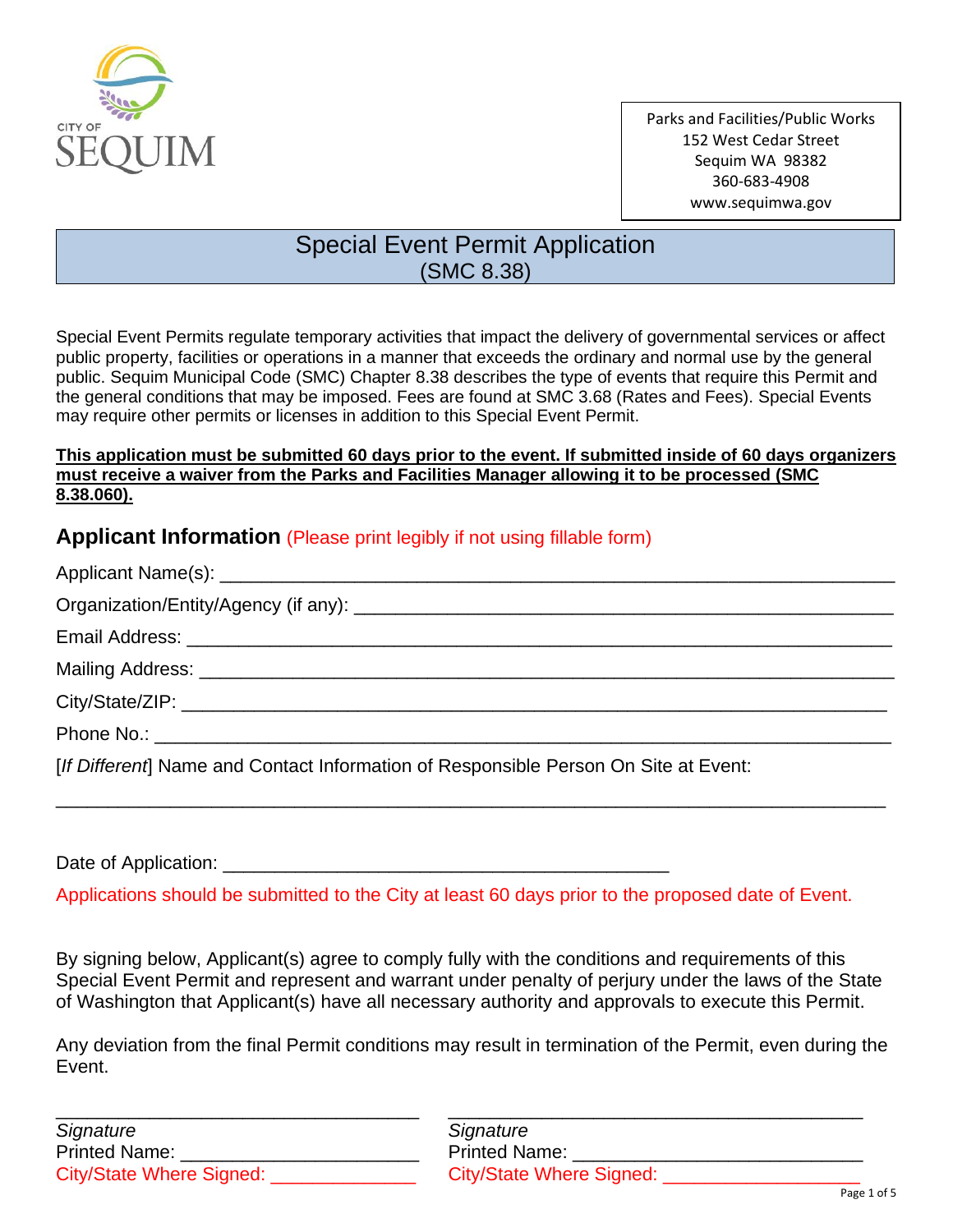# **Event Details** (Leave no blanks; may use "N/A")

|                                                                                                                                 | Has this Event been produced in Sequim previously? $\Box$ Yes $\Box$ No. If yes, what year? __________<br>If yes, are you now making any changes to the Event? $\Box$ Yes $\Box$ No                                                                                                                          |  |
|---------------------------------------------------------------------------------------------------------------------------------|--------------------------------------------------------------------------------------------------------------------------------------------------------------------------------------------------------------------------------------------------------------------------------------------------------------|--|
|                                                                                                                                 |                                                                                                                                                                                                                                                                                                              |  |
|                                                                                                                                 | Will admission/entrance fee be charged? $\Box$ Yes $\Box$ No. If yes, how much? \$                                                                                                                                                                                                                           |  |
|                                                                                                                                 |                                                                                                                                                                                                                                                                                                              |  |
| Will Event occur on $\Box$ private property $\Box$ public property $\Box$ both<br>provided to City as part of this Application. | -If Event is occurring on public property, describe: ___________________________<br>Use of City property may require a Facility Rental Application in addition to this Permit.<br>-If Event is occurring on private property, written permission from the property owner must be                             |  |
|                                                                                                                                 | Have local neighborhood groups/businesses approved your Event concept? $\Box$ Yes $\Box$ No                                                                                                                                                                                                                  |  |
|                                                                                                                                 | If yes, attach written proof of their approval or provide community contact information below:                                                                                                                                                                                                               |  |
|                                                                                                                                 | Describe your Event promotion activities, such as TV/radio ads, posters, billboards, etc.:                                                                                                                                                                                                                   |  |
| Will your Event involve vendors? $\Box$ Yes $\Box$ No<br>additional permits, licenses, and insurance coverage.                  | If yes, how many vendors will there be, and list all items that may be sold or distributed:<br>If food or alcoholic beverages will be sold, you and/or your vendors will be required to obtain                                                                                                               |  |
|                                                                                                                                 | Will Event attendees register for or pay an entrance fee to participate in an athletic activity, including<br>but not limited to biking, running, walking, or engaging in any sport)? $\Box$ Yes $\Box$ No<br>If yes, you are required to carry insurance for your Event that covers athletic participation. |  |
| Will your Event involve entertainment? $\Box$ Yes $\Box$ No                                                                     | Describe in detail, including performer names if available: _____________________                                                                                                                                                                                                                            |  |
|                                                                                                                                 |                                                                                                                                                                                                                                                                                                              |  |

Entertainment must comply with all local, state and federal laws, including noise regulation.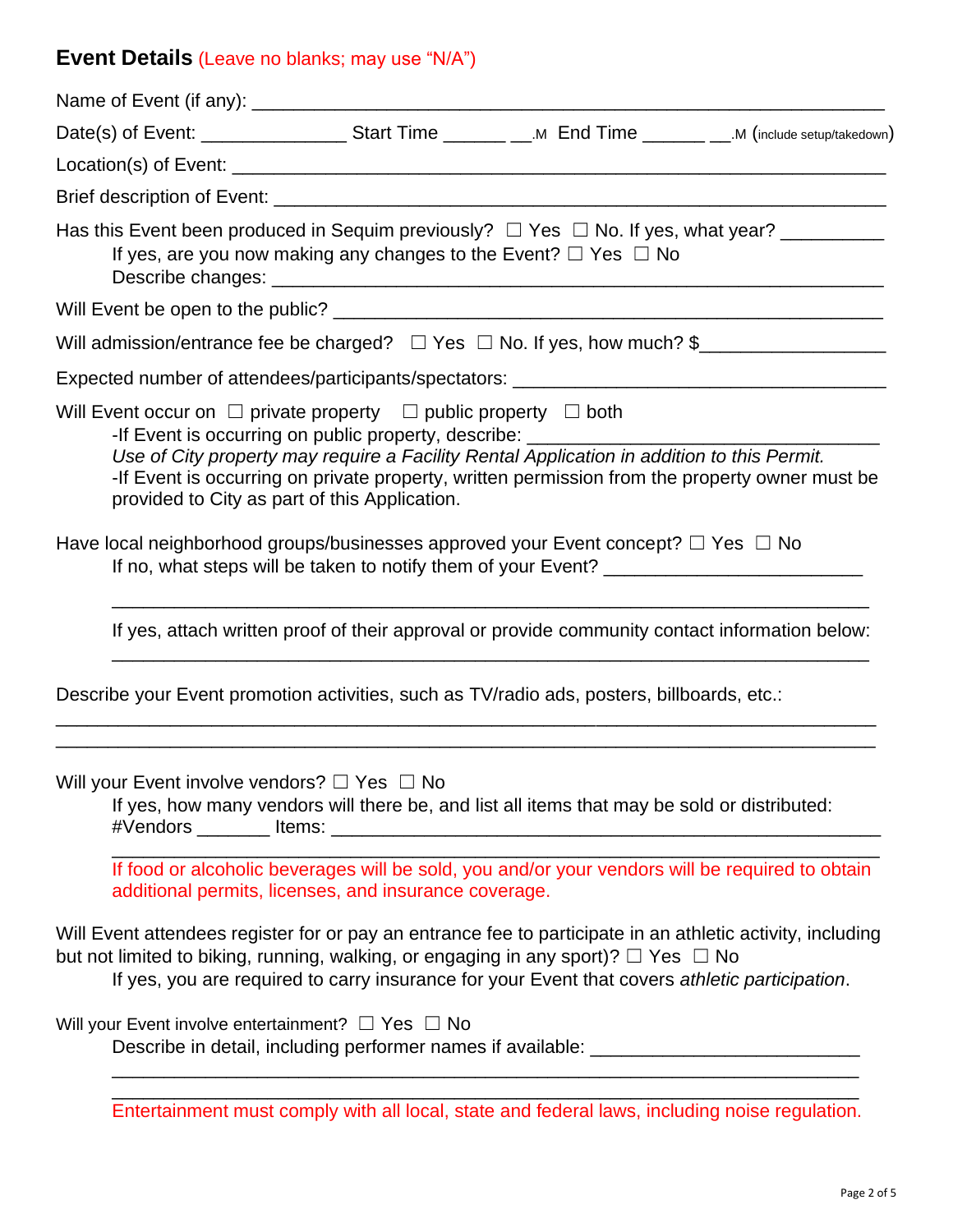Will your Event involve fireworks or other pyrotechnics?  $\Box$  Yes  $\Box$  No

If yes, you must comply with SMC 8.20.130-.140 and Revised Code of Washington (RCW) 70.77. All steps below are necessary before Application will be approved.

☐Fire Official report and recommendation is attached.

☐Pyrotechnician contact information, proof of licensure, and insurance coverage is attached.

☐Complete description of proposed display is attached.

Will your Event involve portable structures or buildings, including without limitation staging, scaffolding, tents, canopies, signs, inflatables, and portable restrooms?  $\Box$  Yes  $\Box$  No

- $\Box$  Portable restrooms. How many? \_\_\_\_\_\_ How many handicapped accessible? \_\_\_\_\_\_\_
- □ Booths. How many? \_\_\_\_\_ Approximate size range: \_\_\_\_\_\_\_\_\_\_\_\_\_\_\_\_\_\_\_\_\_\_\_\_\_\_\_\_\_\_
- □ Tents/Canopies. How many? △ Approx. size range: △ △ Approxeded and Approxed and Approxed and Approxed and Approxed and Approxed and Approxed and Approxed and Approxed and Approxed and Approxed and Approxed and Approxed
- □ Stages. How many? \_\_\_\_\_ Approximate size range: \_\_\_\_\_\_\_\_\_\_\_\_\_\_\_\_\_\_\_\_\_\_\_\_\_\_\_\_\_\_
- □ Scaffolding. How many? \_\_\_\_\_\_ Approx. size/height: \_\_\_\_\_\_\_\_\_\_\_\_\_\_\_\_\_\_\_\_\_\_\_\_\_\_\_
- ☐ Signs. How many? \_\_\_\_\_ Type and size range: \_\_\_\_\_\_\_\_\_\_\_\_\_\_\_\_\_\_\_\_\_\_\_\_\_\_\_\_\_\_\_\_ NOTE: Signs are regulated by SMC 18.58.
- □ Inflatable structures (e.g. "bouncy houses"). How many? \_\_\_\_\_\_\_\_\_\_\_\_\_\_\_\_\_\_\_\_\_
	- Inflatable structures are prohibited on City-owned property.
	- Inflatable structures on non-City-owned property require licensure from the State Dept. of Labor & Industries. A copy of such license must be available to the City upon request.
- $\Box$  Other. Describe

Will your Event involve rides (e.g., ferris wheel, bumper cars)?  $\Box$  Yes  $\Box$  No

If yes, rides must meet all licensure and safety requirements of local, state and federal law and Applicant must have current documentation available for each ride to present to City upon request. Number of rides: \_\_\_\_\_\_\_\_\_\_\_\_\_\_\_\_\_\_\_\_\_\_\_\_\_\_\_\_\_\_\_\_\_\_\_\_\_\_\_\_\_\_\_\_\_\_\_\_\_\_

\_\_\_\_\_\_\_\_\_\_\_\_\_\_\_\_\_\_\_\_\_\_\_\_\_\_\_\_\_\_\_\_\_\_\_\_\_\_\_\_\_\_\_\_\_\_\_\_\_\_\_\_\_\_\_\_\_\_\_\_\_\_\_\_\_\_\_\_\_\_\_\_\_\_\_ \_\_\_\_\_\_\_\_\_\_\_\_\_\_\_\_\_\_\_\_\_\_\_\_\_\_\_\_\_\_\_\_\_\_\_\_\_\_\_\_\_\_\_\_\_\_\_\_\_\_\_\_\_\_\_\_\_\_\_\_\_\_\_\_\_\_\_\_\_\_\_\_\_\_\_

\_\_\_\_\_\_\_\_\_\_\_\_\_\_\_\_\_\_\_\_\_\_\_\_\_\_\_\_\_\_\_\_\_\_\_\_\_\_\_\_\_\_\_\_\_\_\_\_\_\_\_\_\_\_\_\_\_\_\_\_\_\_\_\_\_\_\_\_\_\_\_\_\_\_\_\_\_\_\_\_\_

\_\_\_\_\_\_\_\_\_\_\_\_\_\_\_\_\_\_\_\_\_\_\_\_\_\_\_\_\_\_\_\_\_\_\_\_\_\_\_\_\_\_\_\_\_\_\_\_\_\_\_\_\_\_\_\_\_\_\_\_\_\_\_\_\_\_\_\_\_\_\_\_\_\_\_\_\_\_\_\_\_

Description of rides: \_\_\_\_\_\_\_\_\_\_\_\_\_\_\_\_\_\_\_\_\_\_\_\_\_\_\_\_\_\_\_\_\_\_\_\_\_\_\_\_\_\_\_\_\_\_\_\_\_\_\_\_\_\_\_\_\_\_

Will your Event involve animals? □ Yes □ No

If yes, describe number and species of animals: \_\_\_\_\_\_\_\_\_\_\_\_\_\_\_\_\_\_\_\_\_\_\_\_\_\_\_\_\_\_\_\_\_\_\_\_\_\_\_\_\_\_

Will your Event involve vehicles? □ Yes □ No

If yes, describe number and type of vehicles, including size and gross weight: \_\_\_\_\_\_\_\_\_\_\_\_\_\_\_\_\_\_\_\_\_\_\_\_\_\_\_\_\_\_

| Will you use generators for electricity? $\Box$ Yes $\Box$ No If yes, how many? |  |  |
|---------------------------------------------------------------------------------|--|--|
|                                                                                 |  |  |

Traffic and Parking Plan:

- Attach a site plan or map, if applicable.
- Attach a route plan or map, if applicable (include walk/run routes as well as vehicular).
- Attach a parking plan for participants and spectators.
- All plans and maps must be clear, legible, and reasonably to scale, with North indicated by directional arrow. Include surrounding street names and mark if one-way. Indicate fire lanes. Include the number and placement of barricades you believe will be necessary. It is recommended that you obtain advance approval of your routes and plans from neighboring businesses or residents that may be affected by your Event.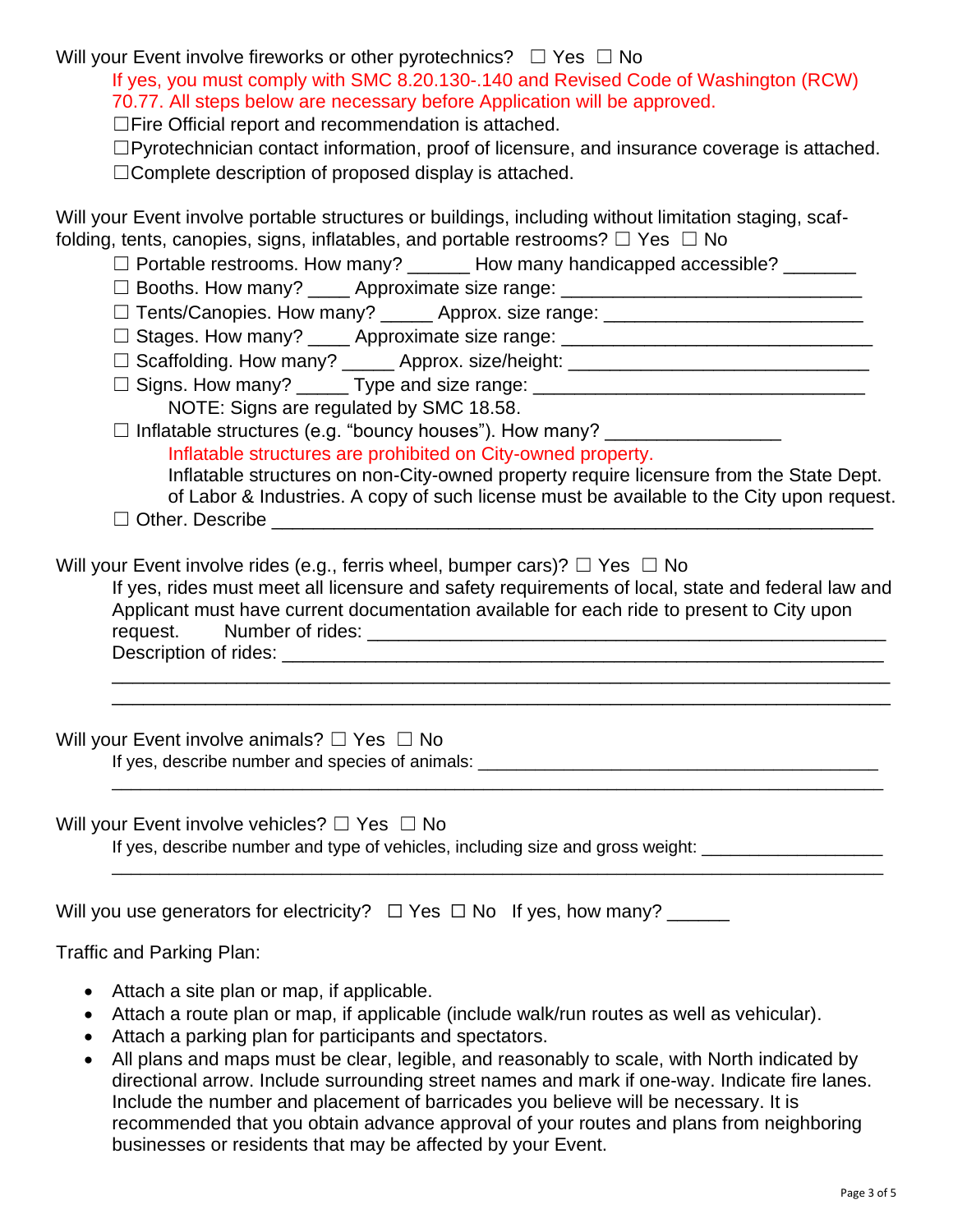Describe your plans for on-site security, monitors, route control, and medical assistance:

\_\_\_\_\_\_\_\_\_\_\_\_\_\_\_\_\_\_\_\_\_\_\_\_\_\_\_\_\_\_\_\_\_\_\_\_\_\_\_\_\_\_\_\_\_\_\_\_\_\_\_\_\_\_\_\_\_\_\_\_\_\_\_\_\_\_\_\_\_\_\_\_ \_\_\_\_\_\_\_\_\_\_\_\_\_\_\_\_\_\_\_\_\_\_\_\_\_\_\_\_\_\_\_\_\_\_\_\_\_\_\_\_\_\_\_\_\_\_\_\_\_\_\_\_\_\_\_\_\_\_\_\_\_\_\_\_\_\_\_\_\_\_\_\_

|  |  |  | ______ |
|--|--|--|--------|
|  |  |  |        |
|  |  |  |        |
|  |  |  |        |

### **STATEMENT OF RESPONSIBILITY, RISK ASSUMPTION, RELEASE AND INDEMNIFICATION**

In addition to any required liability insurance policies and endorsements, the undersigned Applicant agrees as follows:

I am authorized to submit this Application on behalf of myself or the above-referenced organization/entity/agency.

I have read, understand, and agree to the City of Sequim's Municipal Code 8.38 and accept FULL LEGAL LIABILITY for the above-described Event, and will exercise due care in the execution of this Event.

I am aware of and expressly assume all of the various risks of property damage, serious injury and/or death associated with or arising out of the execution of this Event.

In consideration for approving this Application, and being fully aware of all of the risks, I hereby RELEASE the City of Sequim and its officials, employees, volunteers and agents ("Released Parties"), and AGREE TO WAIVE ANY RIGHT OF RECOVERY THAT I AND/OR THE ORGANI-ZATION/ENTITY/AGENCY, AS APPLICABLE, MAY HAVE, including the right to bring a legal claim, cause of action, or lawsuit for any property damage, bodily injury, death or other harmful consequences in any way arising out of the execution of this Event. I understand that this release extends to all claims of any kind and every nature, known, unknown, suspected or unsuspected, in any way arising out of or related to the execution of this Event.

I agree to defend, indemnify and hold harmless the Released Parties from and against any and all claims, suits, actions, or liabilities for injury or death of any person, or for loss or damage to property, which arises out of the execution of this Event or from any activity, work or thing done, permitted, or suffered by Applicant during this Event, except only such injury or damage as has been occasioned by the sole negligence of the Released Parties.

I have read the rules and regulations above, attached, and incorporated by reference and agree to be jointly and severally bound to all of the terms and conditions set forth, on my own behalf and on behalf of the Organization/ Entity/ Agency as applicable.